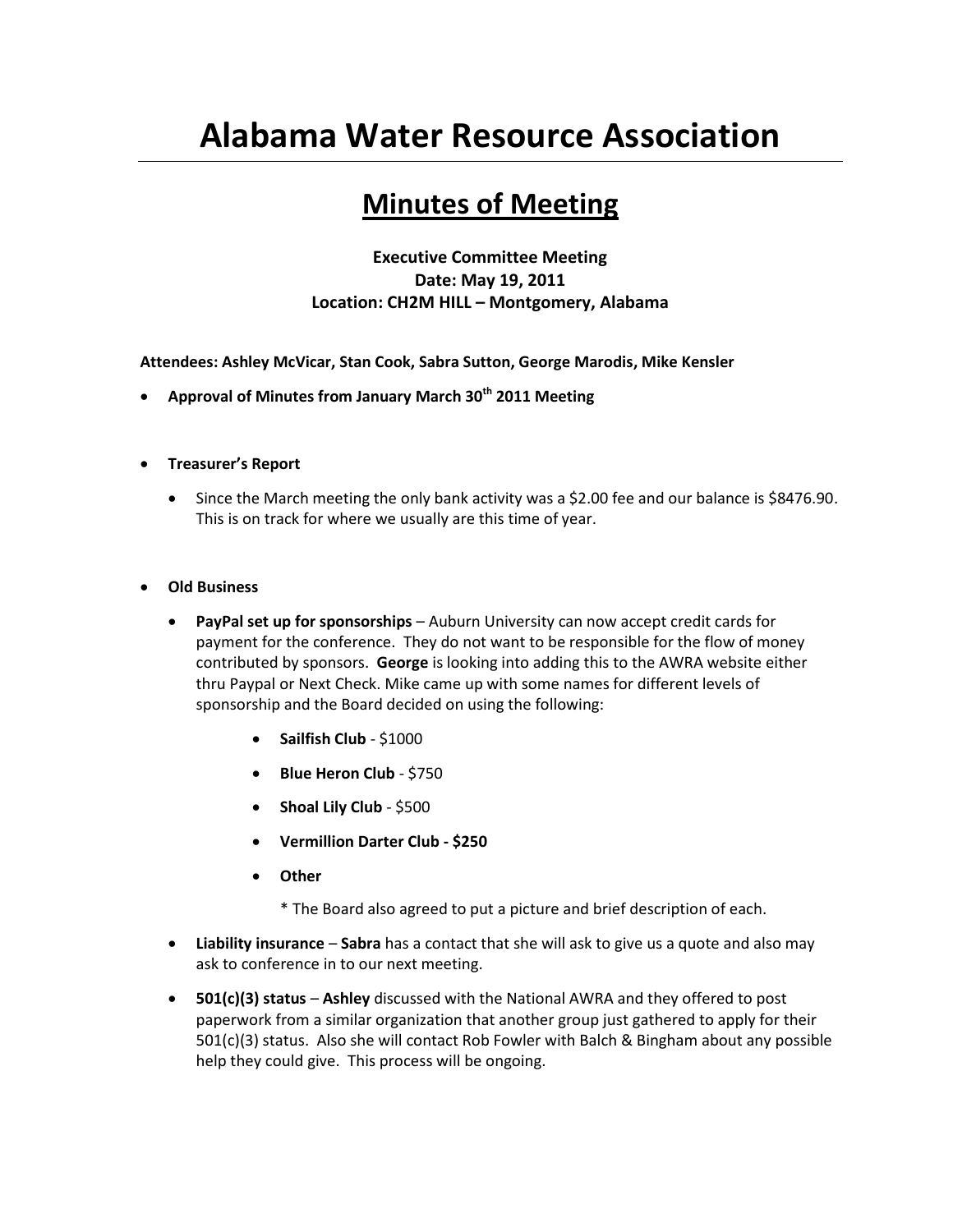- **Bank account status** Stan has worked with Wells Fargo on setting up a new business account. George (President-Elect), Stan (Treasurer), and Ashley (President) will each submit information to the bank to be on the account. **Stan** will continue to work with the bank to finalize this action.
- **New Business**
	- **Student sponsorship to National AWRA meeting Ashley** will contact National to see if they will hold a spot open on the Agenda until after our annual conference to see if the winner of our student competition would want to go.
	- **Sponsorship of AWRA Board Members to become National Members The AWRA dues** are \$165 for a 1 yr subscription. It was mentioned that it is in our Bylaws that we are to be members. The Board agreed that if the organization that the President works for would not provide for a membership to AWRA National then the membership would be paid.
	- **Potential candidates for Board Membership –** The Board agreed that **Mike** will ask Sam Fowler to join the Board in the role of Secretary in order to provide a link with Academics and also the Conference planning. Mike will be rolling off in September. In addition, **Ashley**  will circulate a list of potential Board members that could represent the private sector with Sabra rolling off as past-President.

## **2011 Symposium Planning**

- **Overall Theme** The Interface between Science and Policy
- **Potential Speakers** Representative Greg Canfield (**Stan** will contact), Laurie Fowler, UGA (**Mike** will contact), Dr. George Crozier, Dauphin Island (**Sabra** will contact), Bennett Beardon, GSA **(Stan** will contact), Colonel Steven Roemhildt, Corps (**Todd** will contact). We discussed 30 min for each presentation with an hour at the end for a panel discussion. For each speaker the Symposium fee is waived. Also for out of state speakers or others who may need it we can offer to cover the travel expenses. The Board discussed that Laurie may need this.
- **Sponsorships** Working on letter and John Morris will begin to contact sponsors from previous years.
- **Coordination with Conference Committee Stan, Todd, Sabra** will attend the next conference planning committee meeting and will update them on the Symposium Theme. Next meeting is July 15<sup>th</sup>.
- **CEH credits –** Once the agenda for the conference is set it can be faxed to ADEM to get preapproval for CEH's to be obtained for water operators. ADEM does not pre-approve training for wastewater operators.
- **FloraBama Seafood Social – John** has made contact with Cheryl Lange at the FloraBama. He will again confirm closer to the conference. **Ashley** will check to make sure the price hasn't gone up much.